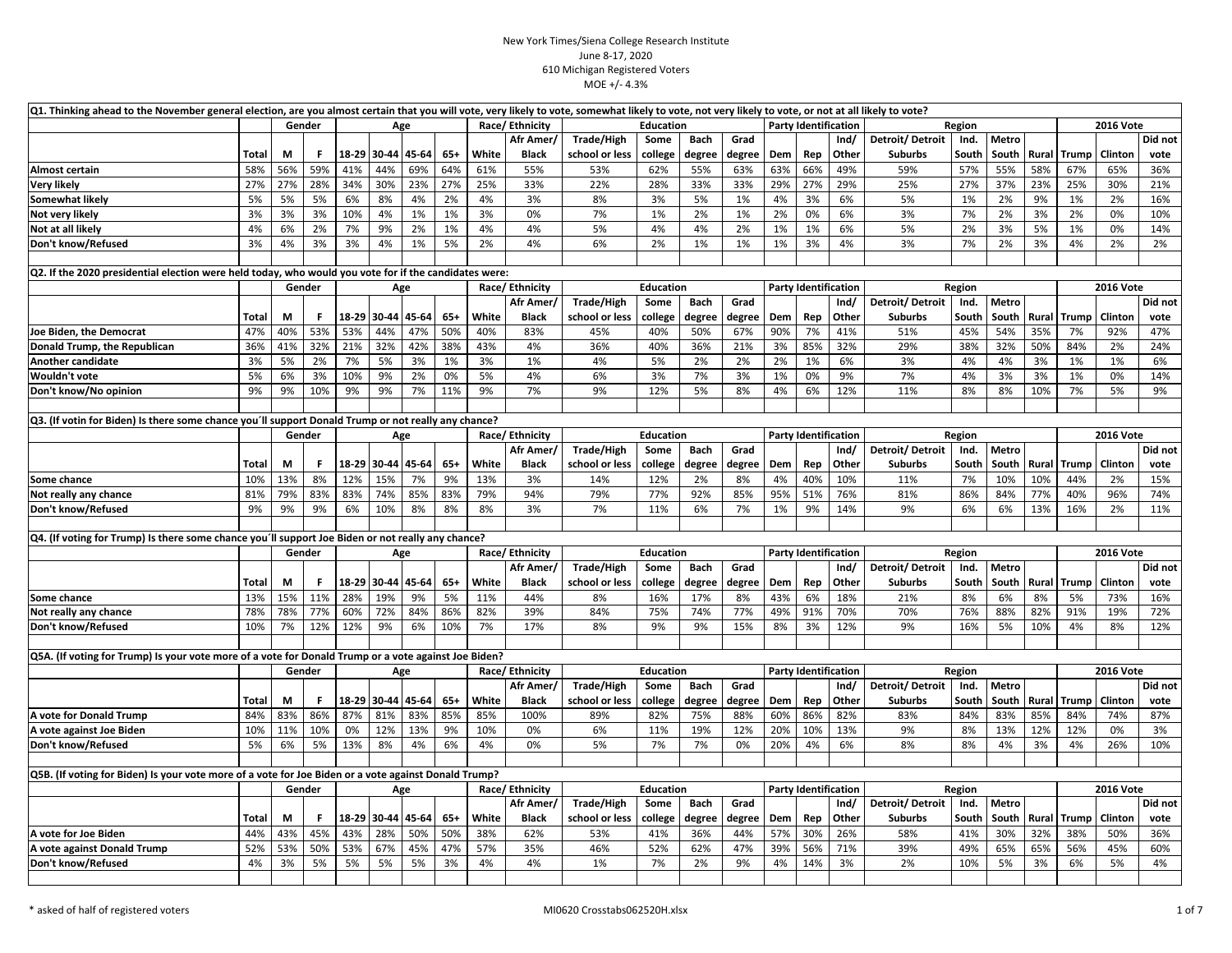| Q9. Do you approve or disapprove of the way Donald Trump is handling his job as president?                                                                                                                                     |              |        |           |       |                   |       |       |       |                 |                |                  |             |        |     |                             |       |                 |        |                |                  |                    |                  |         |
|--------------------------------------------------------------------------------------------------------------------------------------------------------------------------------------------------------------------------------|--------------|--------|-----------|-------|-------------------|-------|-------|-------|-----------------|----------------|------------------|-------------|--------|-----|-----------------------------|-------|-----------------|--------|----------------|------------------|--------------------|------------------|---------|
|                                                                                                                                                                                                                                |              | Gender |           |       | Age               |       |       |       | Race/Ethnicity  |                | <b>Education</b> |             |        |     | <b>Party Identification</b> |       |                 | Region |                |                  |                    | <b>2016 Vote</b> |         |
|                                                                                                                                                                                                                                |              |        |           |       |                   |       |       |       | Afr Amer        | Trade/High     | Some             | <b>Bach</b> | Grad   |     |                             | Ind/  | Detroit/Detroit | Ind.   | Metro          |                  |                    |                  | Did not |
|                                                                                                                                                                                                                                | <b>Total</b> | М      | F.        | 18-29 | 30-44             | 45-64 | $65+$ | White | <b>Black</b>    | school or less | college          | degree      | degree | Dem | Rep                         | Other | <b>Suburbs</b>  | South  | South          |                  | <b>Rural</b> Trump | Clinton          | vote    |
| <b>Strongly approve</b>                                                                                                                                                                                                        | 28%          | 27%    | 28%       | 8%    | 17%               | 38%   | 34%   | 33%   | 6%              | 33%            | 27%              | 24%         | 20%    | 6%  | 68%                         | 19%   | 18%             | 34%    | 29%            | 39%              | 66%                | 2%               | 16%     |
| Somewhat approve                                                                                                                                                                                                               | 13%          | 17%    | 9%        | 17%   | 20%               | 10%   | 8%    | 15%   | 1%              | 11%            | 19%              | 12%         | 5%     | 2%  | 20%                         | 19%   | 15%             | 12%    | 7%             | 16%              | 24%                | 1%               | 14%     |
| Somewhat disapprove                                                                                                                                                                                                            | 9%           | 10%    | 8%        | 15%   | 15%               | 5%    | 5%    | 8%    | 11%             | 10%            | 9%               | 9%          | 7%     | 9%  | 3%                          | 14%   | 11%             | 5%     | 11%            | 7%               | 2%                 | 10%              | 11%     |
| <b>Strongly disapprove</b>                                                                                                                                                                                                     | 46%          | 42%    | 51%       | 57%   | 42%               | 44%   | 50%   | 40%   | 80%             | 45%            | 40%              | 52%         | 63%    | 82% | 8%                          | 45%   | 52%             | 45%    | 52%            | 35%              | 6%                 | 86%              | 55%     |
| Don't know/Refused                                                                                                                                                                                                             | 4%           | 4%     | 3%        | 2%    | 7%                | 3%    | 3%    | 3%    | 1%              | 1%             | 5%               | 3%          | 5%     | 2%  | 1%                          | 3%    | 6%              | 4%     | 0%             | 4%               | 3%                 | 1%               | 4%      |
|                                                                                                                                                                                                                                |              |        |           |       |                   |       |       |       |                 |                |                  |             |        |     |                             |       |                 |        |                |                  |                    |                  |         |
| "m going to read a few names of people in public life and I'd like you to tell me whether you have a very favorable, somewhat favorable, somewhat unfavorable, or very unfavorable impression of each person. [Q10A-Q10L ROTAT |              |        |           |       |                   |       |       |       |                 |                |                  |             |        |     |                             |       |                 |        |                |                  |                    |                  |         |
| Q10A. Donald Trump                                                                                                                                                                                                             |              |        |           |       |                   |       |       |       |                 |                |                  |             |        |     |                             |       |                 |        |                |                  |                    |                  |         |
|                                                                                                                                                                                                                                |              | Gender |           |       | Age               |       |       |       | Race/ Ethnicity |                | <b>Education</b> |             |        |     | <b>Party Identification</b> |       |                 | Region |                |                  |                    | <b>2016 Vote</b> |         |
|                                                                                                                                                                                                                                |              |        |           |       |                   |       |       |       | Afr Amer        | Trade/High     | Some             | <b>Bach</b> | Grad   |     |                             | Ind/  | Detroit/Detroit | Ind.   | Metro          |                  |                    |                  | Did not |
|                                                                                                                                                                                                                                | <b>Total</b> | М      | -F.       | 18-29 | 30-44             | 45-64 | $65+$ | White | <b>Black</b>    | school or less | college          | degree      | degree | Dem | Rep                         | Other | <b>Suburbs</b>  | South  | South          | Rural            | <b>Trump</b>       | Clinton          | vote    |
| Very favorable                                                                                                                                                                                                                 | 27%          | 27%    | 27%       | 11%   | 15%               | 36%   | 33%   | 33%   | 1%              | 31%            | 27%              | 23%         | 17%    | 3%  | 69%                         | 19%   | 16%             | 34%    | 27%            | 38%              | 66%                | 0%               | 14%     |
| Somewhat favorable                                                                                                                                                                                                             | 15%          | 17%    | 13%       | 14%   | 24%               | 11%   | 11%   | 17%   | 5%              | 17%            | 18%              | 11%         | 6%     | 3%  | 20%                         | 20%   | 17%             | 15%    | 9%             | 17%              | 23%                | 3%               | 17%     |
| Somewhat unfavorable                                                                                                                                                                                                           | 7%           | 8%     | 6%        | 16%   | 15%               | 3%    | 3%    | 7%    | 6%              | 6%             | 8%               | 9%          | 9%     | 7%  | 2%                          | 12%   | 9%              | 7%     | 6%             | 7%               | 3%                 | 6%               | 14%     |
| Very unfavorable                                                                                                                                                                                                               | 48%          | 44%    | 53%       | 57%   | 44%               | 48%   | 50%   | 42%   | 85%             | 44%            | 43%              | 58%         | 65%    | 85% | 7%                          | 47%   | 55%             | 45%    | 55%            | 35%              | 5%                 | 90%              | 52%     |
| Don't know/Refused                                                                                                                                                                                                             | 3%           | 4%     | 1%        | 2%    | 3%                | 2%    | 3%    | 1%    | 4%              | 2%             | 4%               | 0%          | 2%     | 1%  | 2%                          | 1%    | 3%              | 0%     | 3%             | 3%               | 2%                 | 1%               | 4%      |
|                                                                                                                                                                                                                                |              |        |           |       |                   |       |       |       |                 |                |                  |             |        |     |                             |       |                 |        |                |                  |                    |                  |         |
| Q10B. Joe Biden                                                                                                                                                                                                                |              |        |           |       |                   |       |       |       |                 |                |                  |             |        |     |                             |       |                 |        |                |                  |                    |                  |         |
|                                                                                                                                                                                                                                |              |        | Gender    |       | Age               |       |       |       | Race/Ethnicity  |                | <b>Education</b> |             |        |     | <b>Party Identification</b> |       |                 | Region |                | <b>2016 Vote</b> |                    |                  |         |
|                                                                                                                                                                                                                                |              |        |           |       |                   |       |       |       | Afr Amer        | Trade/High     | Some             | <b>Bach</b> | Grad   |     |                             | Ind/  | Detroit/Detroit | Ind.   | Metro          |                  |                    |                  | Did not |
|                                                                                                                                                                                                                                | <b>Total</b> | M      | F.        |       | 18-29 30-44 45-64 |       | $65+$ | White | <b>Black</b>    | school or less | college          | degree      | degree | Dem | Rep                         | Other | <b>Suburbs</b>  | South  | South          |                  | <b>Rural Trump</b> | Clinton          | vote    |
| Very favorable                                                                                                                                                                                                                 | 25%          | 22%    | 29%       | 16%   | 15%               | 26%   | 41%   | 19%   | 69%             | 26%            | 21%              | 29%         | 35%    | 61% | 4%                          | 14%   | 34%             | 26%    | 21%            | 16%              | 3%                 | 60%              | 15%     |
| Somewhat favorable                                                                                                                                                                                                             | 25%          | 23%    | 28%       | 40%   | 35%               | 23%   | 15%   | 25%   | 26%             | 22%            | 27%              | 24%         | 33%    | 30% | 8%                          | 34%   | 26%             | 23%    | 28%            | 23%              | 7%                 | 36%              | 34%     |
| Somewhat unfavorable                                                                                                                                                                                                           | 15%          | 20%    | 10%       | 19%   | 22%               | 12%   | 10%   | 18%   | 0%              | 14%            | 16%              | 16%         | 15%    | 5%  | 15%                         | 24%   | 14%             | 13%    | 14%            | 19%              | 23%                | 2%               | 16%     |
| Very unfavorable                                                                                                                                                                                                               | 30%          | 32%    | 28%       | 21%   | 25%               | 35%   | 32%   | 34%   | 5%              | 35%            | 31%              | 30%         | 14%    | 3%  | 69%                         | 25%   | 22%             | 34%    | 34%            | 38%              | 65%                | 1%               | 27%     |
| Don't know/Refused                                                                                                                                                                                                             | 4%           | 3%     | 5%        | 4%    | 3%                | 3%    | 2%    | 4%    | 0%              | 3%             | 5%               | 1%          | 3%     | 1%  | 3%                          | 3%    | 4%              | 4%     | 4%             | 4%               | 2%                 | 1%               | 8%      |
|                                                                                                                                                                                                                                |              |        |           |       |                   |       |       |       |                 |                |                  |             |        |     |                             |       |                 |        |                |                  |                    |                  |         |
| [Q11A-Q11E ROTATED] Q11A. Next, tell me whether you approve or disapprove of the way Donald Trump is handling each of the following issues: - The coronavirus pandemic                                                         |              |        |           |       |                   |       |       |       |                 |                |                  |             |        |     |                             |       |                 |        |                |                  |                    |                  |         |
|                                                                                                                                                                                                                                |              |        | Gender    |       | Age               |       |       |       | Race/Ethnicity  |                | Education        |             |        |     | <b>Party Identification</b> |       |                 | Region |                |                  |                    | <b>2016 Vote</b> |         |
|                                                                                                                                                                                                                                |              |        |           |       |                   |       |       |       | Afr Amer        | Trade/High     | Some             | <b>Bach</b> | Grad   |     |                             | Ind/  | Detroit/Detroit | Ind.   | Metro          |                  |                    |                  | Did not |
|                                                                                                                                                                                                                                | Total        | М      | F.<br>35% | 24%   | 18-29 30-44 45-64 |       | 65+   | White | <b>Black</b>    | school or less | college          | degree      | degree | Dem | Rep                         | Other | <b>Suburbs</b>  | South  | South          | Rural            | Trump              | Clinton          | vote    |
| Approve                                                                                                                                                                                                                        | 39%          | 43%    |           |       | 34%               | 45%   | 40%   | 45%   | 7%              | 41%            | 42%              | 34%         | 30%    | 9%  | 84%                         | 34%   | 31%             | 44%    | 39%            | 48%              | 85%                | 4%               | 26%     |
| <b>Disapprove</b>                                                                                                                                                                                                              | 59%          | 56%    | 62%       | 76%   | 64%               | 54%   | 56%   | 54%   | 93%             | 57%            | 57%              | 63%         | 70%    | 91% | 14%                         | 64%   | 68%             | 53%    | 60%            | 49%              | 13%                | 96%              | 73%     |
| Don't know/Refused                                                                                                                                                                                                             | 2%           | 1%     | 3%        | 0%    | 1%                | 1%    | 4%    | 2%    | 0%              | 2%             | 1%               | 2%          | 0%     | 0%  | 2%                          | 2%    | 2%              | 3%     | 0%             | 3%               | 1%                 | 0%               | 1%      |
| Q11B. Next, tell me whether you approve or disapprove of the way Donald Trump is handling each of the following issues: - The economy                                                                                          |              |        |           |       |                   |       |       |       |                 |                |                  |             |        |     |                             |       |                 |        |                |                  |                    |                  |         |
|                                                                                                                                                                                                                                |              | Gender |           |       | Age               |       |       |       | Race/Ethnicity  |                | Education        |             |        |     | <b>Party Identification</b> |       |                 | Region |                |                  |                    | <b>2016 Vote</b> |         |
|                                                                                                                                                                                                                                |              |        |           |       |                   |       |       |       | Afr Amer        | Trade/High     | Some             | <b>Bach</b> | Grad   |     |                             | Ind/  | Detroit/Detroit | Ind.   |                |                  | Did not            |                  |         |
|                                                                                                                                                                                                                                | Total        | М      | F.        |       | 18-29 30-44       | 45-64 | 65+   | White | <b>Black</b>    | school or less | college          | degree      | degree | Dem | Rep                         | Other | <b>Suburbs</b>  | South  | Metro<br>South | Rural            | <b>Trump</b>       | Clintor          | vote    |
|                                                                                                                                                                                                                                | 53%          | 56%    | 50%       | 32%   | 56%               | 58%   | 56%   | 60%   | 24%             | 54%            | 57%              | 52%         | 46%    | 22% | 91%                         | 56%   | 47%             | 61%    | 49%            | 62%              | 93%                | 19%              | 45%     |
| Approve<br><b>Disapprove</b>                                                                                                                                                                                                   | 42%          | 39%    | 45%       | 63%   | 37%               | 40%   | 39%   | 35%   | 70%             | 41%            | 37%              | 47%         | 50%    | 73% | 7%                          | 40%   | 49%             | 36%    | 46%            | 30%              | 5%                 | 75%              | 51%     |
| Don't know/Refused                                                                                                                                                                                                             | 5%           | 5%     | 5%        | 5%    | 7%                | 2%    | 5%    | 5%    | 5%              | 5%             | 6%               | 1%          | 4%     | 5%  | 3%                          | 4%    | 4%              | 2%     | 5%             | 8%               | 1%                 | 5%               | 4%      |
|                                                                                                                                                                                                                                |              |        |           |       |                   |       |       |       |                 |                |                  |             |        |     |                             |       |                 |        |                |                  |                    |                  |         |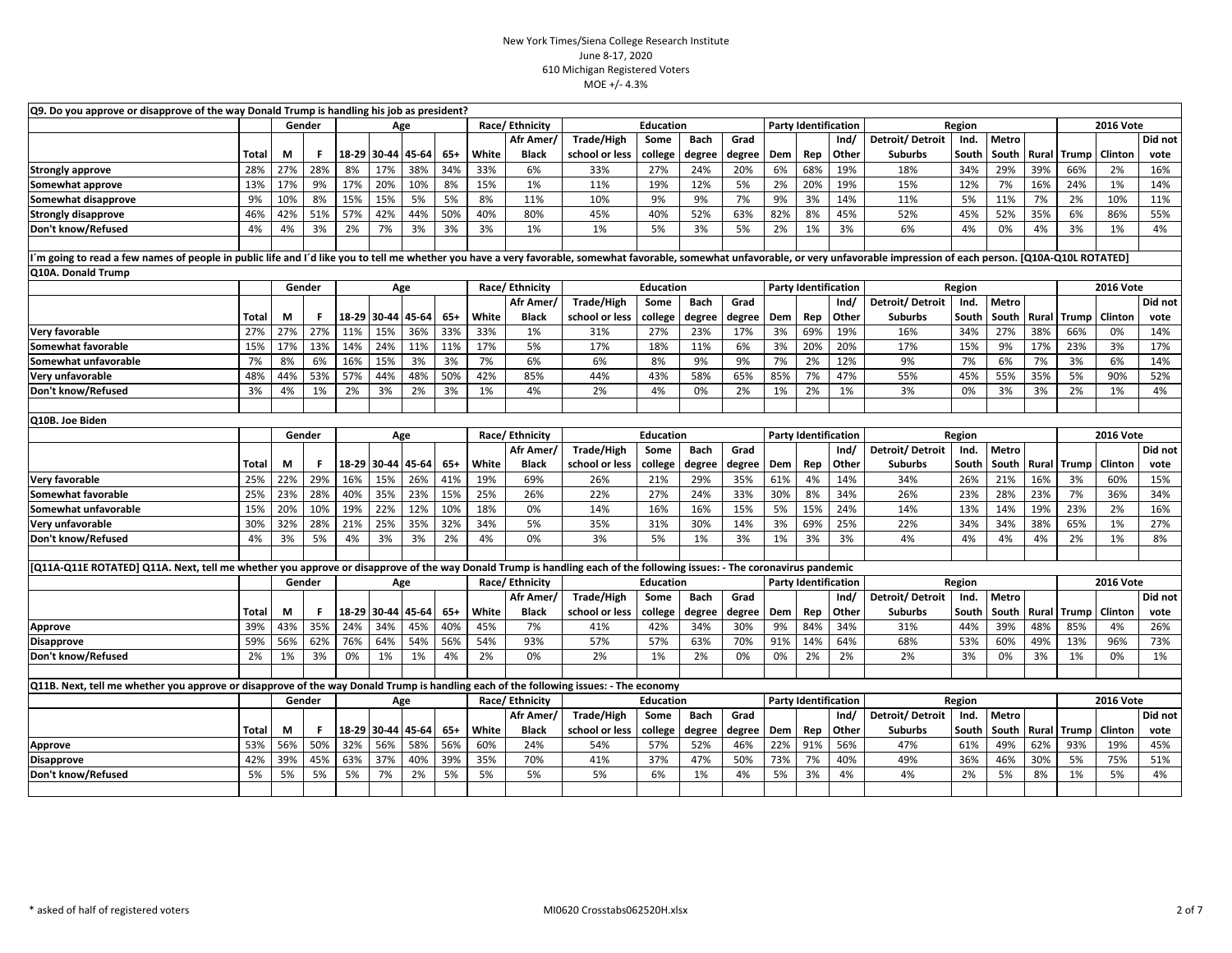| Q11C. Next, tell me whether you approve or disapprove of the way Donald Trump is handling each of the following issues: - Criminal justice                             |              |     |        |     |             |                   |       |       |                |                |                  |             |        |            |                             |       |                 |        |              |       |                    |                  |         |
|------------------------------------------------------------------------------------------------------------------------------------------------------------------------|--------------|-----|--------|-----|-------------|-------------------|-------|-------|----------------|----------------|------------------|-------------|--------|------------|-----------------------------|-------|-----------------|--------|--------------|-------|--------------------|------------------|---------|
|                                                                                                                                                                        |              |     | Gender |     |             | Age               |       |       | Race/Ethnicity |                | <b>Education</b> |             |        |            | <b>Party Identification</b> |       |                 | Region |              |       |                    | <b>2016 Vote</b> |         |
|                                                                                                                                                                        |              |     |        |     |             |                   |       |       | Afr Amer       | Trade/High     | Some             | Bach        | Grad   |            |                             | Ind/  | Detroit/Detroit | Ind.   | Metro        |       |                    |                  | Did not |
|                                                                                                                                                                        | <b>Total</b> | М   | F      |     |             | 18-29 30-44 45-64 | $65+$ | White | <b>Black</b>   | school or less | college          | degree      | degree | Dem        | Rep                         | Other | <b>Suburbs</b>  | South  | South        | Rural | Trump              | Clinton          | vote    |
| Approve                                                                                                                                                                | 40%          | 44% | 36%    | 24% | 35%         | 46%               | 43%   | 48%   | 7%             | 44%            | 42%              | 38%         | 30%    | 9%         | 84%                         | 39%   | 33%             | 49%    | 38%          | 49%   | 83%                | 6%               | 28%     |
| <b>Disapprove</b>                                                                                                                                                      | 53%          | 50% | 56%    | 71% | 60%         | 47%               | 49%   | 47%   | 86%            | 50%            | 51%              | 58%         | 64%    | 88%        | 10%                         | 54%   | 59%             | 49%    | 60%          | 41%   | 12%                | 89%              | 64%     |
| Don't know/Refused                                                                                                                                                     | 7%           | 6%  | 8%     | 5%  | 5%          | 7%                | 8%    | 6%    | 7%             | 7%             | 7%               | 4%          | 7%     | 3%         | 6%                          | 7%    | 8%              | 2%     | 2%           | 10%   | 5%                 | 5%               | 9%      |
|                                                                                                                                                                        |              |     |        |     |             |                   |       |       |                |                |                  |             |        |            |                             |       |                 |        |              |       |                    |                  |         |
| Q11D. Next, tell me whether you approve or disapprove of the way Donald Trump is handling each of the following issues: - Race relations                               |              |     |        |     |             |                   |       |       |                |                |                  |             |        |            |                             |       |                 |        |              |       |                    |                  |         |
|                                                                                                                                                                        |              |     | Gender |     |             | Age               |       |       | Race/Ethnicity |                | <b>Education</b> |             |        |            | <b>Party Identification</b> |       |                 | Region |              |       |                    | <b>2016 Vote</b> |         |
|                                                                                                                                                                        |              |     |        |     |             |                   |       |       | Afr Amer/      | Trade/High     | Some             | <b>Bach</b> | Grad   |            |                             | Ind/  | Detroit/Detroit | Ind.   | Metro        |       |                    |                  | Did not |
|                                                                                                                                                                        | <b>Total</b> | М   | F      |     | 18-29 30-44 | 45-64             | $65+$ | White | <b>Black</b>   | school or less | college          | degree      | degree | Dem        | Rep                         | Other | <b>Suburbs</b>  | South  | South        | Rural | Trump              | Clintor          | vote    |
| Approve                                                                                                                                                                | 33%          | 34% | 31%    | 8%  | 25%         | 42%               | 38%   | 38%   | 6%             | 38%            | 33%              | 29%         | 23%    | 5%         | 71%                         | 30%   | 26%             | 38%    | 29%          | 42%   | 72%                | 3%               | 21%     |
| <b>Disapprove</b>                                                                                                                                                      | 62%          | 61% | 63%    | 88% | 68%         | 55%               | 56%   | 57%   | 91%            | 57%            | 62%              | 67%         | 76%    | 94%        | 19%                         | 66%   | 69%             | 58%    | 68%          | 48%   | 20%                | 94%              | 76%     |
| Don't know/Refused                                                                                                                                                     | 5%           | 5%  | 6%     | 4%  | 7%          | 3%                | 6%    | 5%    | 3%             | 5%             | 6%               | 4%          | 1%     | 1%         | 10%                         | 4%    | 4%              | 4%     | 3%           | 9%    | 8%                 | 3%               | 4%      |
|                                                                                                                                                                        |              |     |        |     |             |                   |       |       |                |                |                  |             |        |            |                             |       |                 |        |              |       |                    |                  |         |
| Q11E. Next, tell me whether you approve or disapprove of the way Donald Trump is handling each of the following issues: - The protests after the death of George Floyd |              |     |        |     |             |                   |       |       |                |                |                  |             |        |            |                             |       |                 |        |              |       |                    |                  |         |
|                                                                                                                                                                        |              |     | Gender |     |             | Age               |       |       | Race/Ethnicity |                | <b>Education</b> |             |        |            | <b>Party Identification</b> |       |                 | Region |              |       |                    | <b>2016 Vote</b> |         |
|                                                                                                                                                                        |              |     |        |     |             |                   |       |       | Afr Amer/      | Trade/High     | Some             | Bach        | Grad   |            |                             | Ind/  | Detroit/Detroit | Ind.   | Metro        |       |                    |                  | Did not |
|                                                                                                                                                                        | Total        | М   | F      |     | 18-29 30-44 | 45-64             | $65+$ | White | <b>Black</b>   | school or less | college          | degree      | degree | Dem        | Rep                         | Other | <b>Suburbs</b>  | South  | South        | Rural | Trump              | Clinton          | vote    |
| Approve                                                                                                                                                                | 28%          | 31% | 25%    | 8%  | 21%         | 35%               | 32%   | 33%   | 5%             | 30%            | 31%              | 23%         | 20%    | 6%         | 62%                         | 23%   | 22%             | 29%    | 26%          | 37%   | 60%                | 3%               | 19%     |
| <b>Disapprove</b>                                                                                                                                                      | 65%          | 63% | 66%    | 88% | 71%         | 59%               | 58%   | 60%   | 89%            | 60%            | 65%              | 71%         | 74%    | 92%        | 25%                         | 69%   | 71%             | 64%    | 69%          | 52%   | 29%                | 92%              | 79%     |
| Don't know/Refused                                                                                                                                                     | 8%           | 6%  | 9%     | 4%  | 8%          | 5%                | 10%   | 8%    | 6%             | 10%            | 5%               | 6%          | 5%     | 2%         | 13%                         | 7%    | 7%              | 7%     | 5%           | 11%   | 11%                | 5%               | 3%      |
|                                                                                                                                                                        |              |     |        |     |             |                   |       |       |                |                |                  |             |        |            |                             |       |                 |        |              |       |                    |                  |         |
| Q16. Recently, police officers in Minnesota were charged with killing an African American named George Floyd. Do you think: [CHOICES ROTATED]                          |              |     |        |     |             |                   |       |       |                |                |                  |             |        |            |                             |       |                 |        |              |       |                    |                  |         |
|                                                                                                                                                                        |              |     | Gender |     |             | Age               |       |       | Race/Ethnicity |                | <b>Education</b> |             |        |            | <b>Party Identification</b> |       |                 | Region |              |       |                    | <b>2016 Vote</b> |         |
|                                                                                                                                                                        |              |     |        |     |             |                   |       |       | Afr Amer/      | Trade/High     | Some             | Bach        | Grad   |            |                             | Ind/  | Detroit/Detroit | Ind.   | Metro        |       |                    |                  | Did not |
|                                                                                                                                                                        | <b>Total</b> | M   | F.     |     | 18-29 30-44 | 45-64             | $65+$ | White | <b>Black</b>   | school or less | college          | degree      | degree | Dem        | Rep                         | Other | <b>Suburbs</b>  | South  | South        | Rural | Trump              | Clinton          | vote    |
| George Floyd's death was an isolated                                                                                                                                   | 25%          | 25% | 24%    | 13% | 23%         | 24%               | 33%   | 30%   | 4%             | 31%            | 24%              | 19%         | 18%    | 7%         | 50%                         | 23%   | 14%             | 36%    | 24%          | 36%   | 44%                | 7%               | 24%     |
| incident                                                                                                                                                               |              |     |        |     |             |                   |       |       |                |                |                  |             |        |            |                             |       |                 |        |              |       |                    |                  |         |
| George Floyds' death is part of a broader                                                                                                                              |              |     |        |     |             |                   |       |       |                |                |                  |             |        |            |                             |       |                 |        |              |       |                    |                  |         |
| pattern of excessive police violence toward                                                                                                                            | 63%          | 63% | 63%    | 82% | 69%         | 62%               | 53%   | 58%   | 94%            | 59%            | 65%              | 68%         | 71%    | 89%        | 32%                         | 65%   | 72%             | 56%    | 69%          | 48%   | 37%                | 88%              | 69%     |
| <b>African Americans</b>                                                                                                                                               |              |     |        |     |             |                   |       |       |                |                |                  |             |        |            |                             |       |                 |        |              |       |                    |                  |         |
| Don't know/Refused                                                                                                                                                     | 12%          | 11% | 12%    | 5%  | 8%          | 14%               | 14%   | 12%   | 1%             | 10%            | 11%              | 12%         | 11%    | 4%         | 18%                         | 12%   | 13%             | 8%     | 7%           | 16%   | 19%                | 5%               | 7%      |
|                                                                                                                                                                        |              |     |        |     |             |                   |       |       |                |                |                  |             |        |            |                             |       |                 |        |              |       |                    |                  |         |
| Q17. There have been demonstrations across the country after George Floyd's death. Which of the following is closer to your opinion: [CHOICES ROTATED]                 |              |     |        |     |             |                   |       |       |                |                |                  |             |        |            |                             |       |                 |        |              |       |                    |                  |         |
|                                                                                                                                                                        |              |     | Gender |     |             | Age               |       |       | Race/Ethnicity |                | <b>Education</b> |             |        |            | <b>Party Identification</b> |       |                 | Region |              |       |                    | <b>2016 Vote</b> |         |
|                                                                                                                                                                        |              |     |        |     |             |                   |       |       | Afr Amer/      | Trade/High     | Some             | <b>Bach</b> | Grad   |            |                             | Ind/  | Detroit/Detroit | Ind.   | <b>Metro</b> |       |                    |                  | Did not |
|                                                                                                                                                                        | <b>Total</b> | М   | F      |     | 18-29 30-44 | 45-64             | $65+$ | White | <b>Black</b>   | school or less | college          | degree      | degree | <b>Dem</b> | Rep                         | Other | <b>Suburbs</b>  | South  | South        |       | <b>Rural</b> Trump | Clinton          | vote    |
| support the demonstrations because                                                                                                                                     |              |     |        |     |             |                   |       |       |                |                |                  |             |        |            |                             |       |                 |        |              |       |                    |                  |         |
| they're mainly peaceful protests with an                                                                                                                               | 55%          | 54% | 56%    | 75% | 64%         | 49%               | 50%   | 49%   | 88%            | 49%            | 53%              | 64%         | 67%    | 85%        | 22%                         | 54%   | 64%             | 52%    | 57%          | 42%   | 24%                | 86%              | 60%     |
| important message                                                                                                                                                      |              |     |        |     |             |                   |       |       |                |                |                  |             |        |            |                             |       |                 |        |              |       |                    |                  |         |
| oppose the demonstrations because too                                                                                                                                  | 38%          | 40% | 37%    | 23% | 25%         | 47%               | 43%   | 45%   | 9%             | 47%            | 40%              | 28%         | 29%    | 13%        | 72%                         | 38%   | 29%             | 39%    | 37%          | 53%   | 68%                | 12%              | 34%     |
| many have turned to violent rioting                                                                                                                                    |              |     |        |     |             |                   |       |       |                |                |                  |             |        |            |                             |       |                 |        |              |       |                    |                  |         |
| Don't know/Refused                                                                                                                                                     | 7%           | 6%  | 7%     | 3%  | 10%         | 4%                | 7%    | 6%    | 3%             | 4%             | 7%               | 7%          | 4%     | 2%         | 6%                          | 8%    | 7%              | 9%     | 6%           | 5%    | 9%                 | 2%               | 6%      |
|                                                                                                                                                                        |              |     |        |     |             |                   |       |       |                |                |                  |             |        |            |                             |       |                 |        |              |       |                    |                  |         |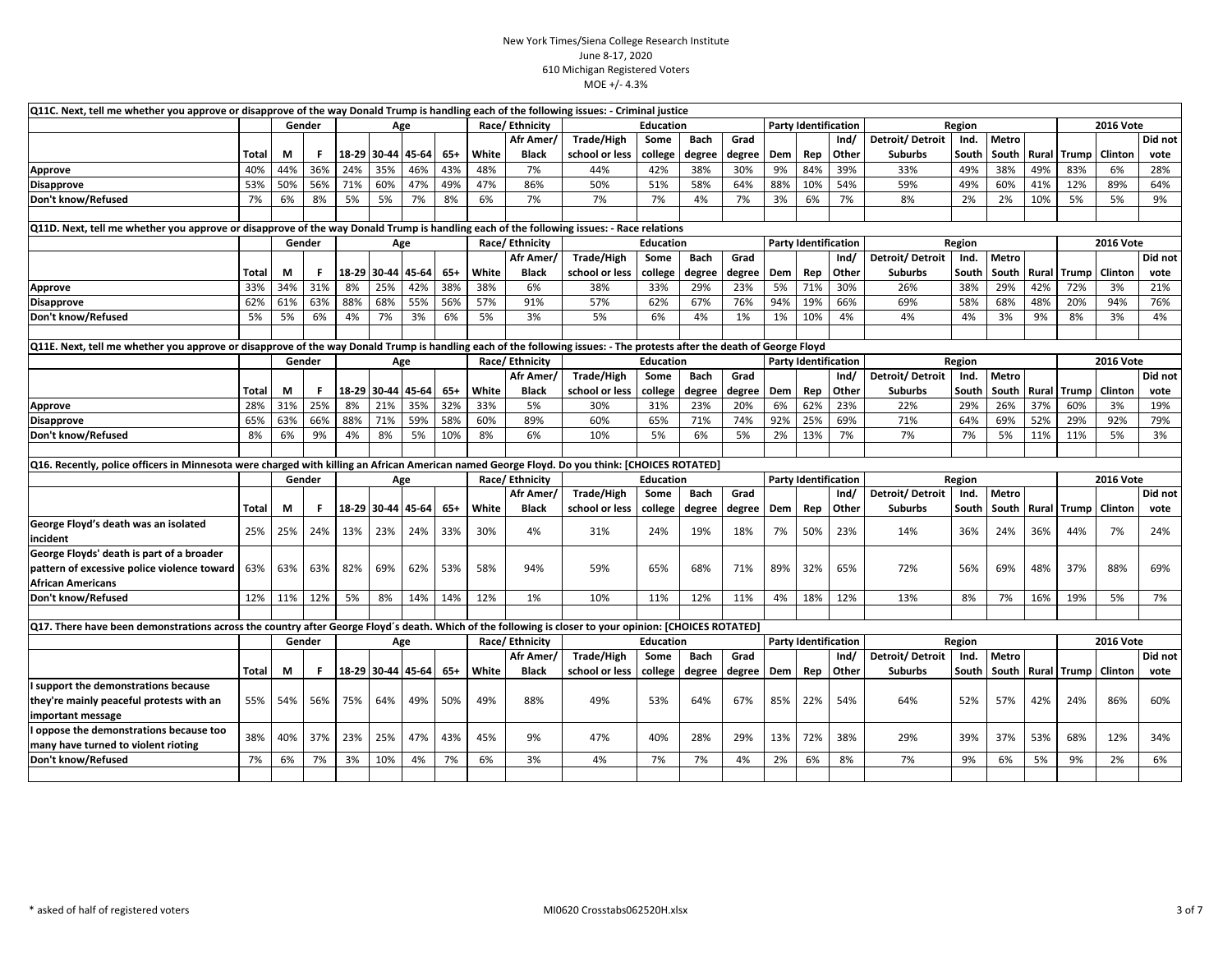| Q18. Tell me whether you strongly agree, somewhat agree, somewhat disagree or strongly disagree with the following statement: Today, discrimination against whites has become as big of a problem as discrimination against Bl |              |     |        |                         |     |     |     |       |                |                |           |        |        |     |                             |       |                 |        |       |     |                       |                  |         |
|--------------------------------------------------------------------------------------------------------------------------------------------------------------------------------------------------------------------------------|--------------|-----|--------|-------------------------|-----|-----|-----|-------|----------------|----------------|-----------|--------|--------|-----|-----------------------------|-------|-----------------|--------|-------|-----|-----------------------|------------------|---------|
|                                                                                                                                                                                                                                |              |     | Gender |                         | Age |     |     |       | Race/Ethnicity |                | Education |        |        |     | <b>Party Identification</b> |       |                 | Region |       |     |                       | <b>2016 Vote</b> |         |
|                                                                                                                                                                                                                                |              |     |        |                         |     |     |     |       | Afr Amer/      | Trade/High     | Some      | Bach   | Grad   |     |                             | Ind/  | Detroit/Detroit | Ind.   | Metro |     |                       |                  | Did not |
|                                                                                                                                                                                                                                | Total        | M   | Е.     | $18-29$ 30-44 45-64 65+ |     |     |     | White | <b>Black</b>   | school or less | college   | degree | degree |     | Dem Rep                     | Other | Suburbs         | South  |       |     | South   Rural   Trump | Clinton          | vote    |
| <b>Strongly agree</b>                                                                                                                                                                                                          | 15%          | 17% | 14%    | 6%                      | 9%  | 23% | 14% | 17%   | 9%             | 20%            | 17%       | 9%     | 7%     | 11% | 27%                         | 11%   | 10%             | 19%    | 16%   | 21% | 26%                   | 8%               | 15%     |
| Somewhat agree                                                                                                                                                                                                                 | 20%          | 22% | 19%    | 18%                     | 15% | 21% | 27% | 25%   | 0%             | 23%            | 25%       | 14%    | 14%    | 8%  | 36%                         | 21%   | 15%             | 29%    | 17%   | 27% | 36%                   | 9%               | 18%     |
| Somewhat disagree                                                                                                                                                                                                              | 18%          | 20% | 15%    | 20%                     | 21% | 15% | 18% | 20%   | 14%            | 16%            | 18%       | 25%    | 13%    | 13% | 19%                         | 22%   | 21%             | 17%    | 14%   | 15% | 17%                   | 14%              | 17%     |
| <b>Strongly disagree</b>                                                                                                                                                                                                       | 40%          | 35% | 45%    | 55%                     | 51% | 37% | 27% | 33%   | 70%            | 32%            | 35%       | 50%    | 62%    | 62% | 10%                         | 42%   | 46%             | 30%    | 49%   | 29% | 12%                   | 65%              | 46%     |
| Don't know/Refused                                                                                                                                                                                                             | 7%           | 6%  | 7%     | 2%                      | 4%  | 3%  | 13% | 6%    | 7%             | 10%            | 5%        | 2%     | 4%     | 6%  | 8%                          | 4%    | 8%              | 5%     | 3%    | 8%  | 9%                    | 5%               | 4%      |
|                                                                                                                                                                                                                                |              |     |        |                         |     |     |     |       |                |                |           |        |        |     |                             |       |                 |        |       |     |                       |                  |         |
| *Q19. What's a more serious problem in America today: [CHOICES ROTATED]                                                                                                                                                        |              |     |        |                         |     |     |     |       |                |                |           |        |        |     |                             |       |                 |        |       |     |                       |                  |         |
|                                                                                                                                                                                                                                |              |     |        |                         |     |     |     |       |                |                |           |        |        |     |                             |       |                 |        |       |     |                       |                  |         |
|                                                                                                                                                                                                                                | Total        |     |        |                         |     |     |     |       |                |                |           |        |        |     |                             |       |                 |        |       |     |                       |                  |         |
| Demonstrations that become riots                                                                                                                                                                                               | 35%          |     |        |                         |     |     |     |       |                |                |           |        |        |     |                             |       |                 |        |       |     |                       |                  |         |
| The way the criminal justice system treats                                                                                                                                                                                     | 53%          |     |        |                         |     |     |     |       |                |                |           |        |        |     |                             |       |                 |        |       |     |                       |                  |         |
| <b>African Americans</b>                                                                                                                                                                                                       |              |     |        |                         |     |     |     |       |                |                |           |        |        |     |                             |       |                 |        |       |     |                       |                  |         |
| Don't know/Refused                                                                                                                                                                                                             | 12%          |     |        |                         |     |     |     |       |                |                |           |        |        |     |                             |       |                 |        |       |     |                       |                  |         |
|                                                                                                                                                                                                                                |              |     |        |                         |     |     |     |       |                |                |           |        |        |     |                             |       |                 |        |       |     |                       |                  |         |
| *Q20. Do you think that systemic racism in the United States is a very serious problem, somewhat serious problem, not a very serious problem, or not at all a problem?                                                         |              |     |        |                         |     |     |     |       |                |                |           |        |        |     |                             |       |                 |        |       |     |                       |                  |         |
|                                                                                                                                                                                                                                |              |     |        |                         |     |     |     |       |                |                |           |        |        |     |                             |       |                 |        |       |     |                       |                  |         |
|                                                                                                                                                                                                                                | <b>Total</b> |     |        |                         |     |     |     |       |                |                |           |        |        |     |                             |       |                 |        |       |     |                       |                  |         |
| Very serious problem                                                                                                                                                                                                           | 50%          |     |        |                         |     |     |     |       |                |                |           |        |        |     |                             |       |                 |        |       |     |                       |                  |         |
| Somewhat serious problem                                                                                                                                                                                                       | 31%          |     |        |                         |     |     |     |       |                |                |           |        |        |     |                             |       |                 |        |       |     |                       |                  |         |
| Not a very serious problem                                                                                                                                                                                                     | 9%           |     |        |                         |     |     |     |       |                |                |           |        |        |     |                             |       |                 |        |       |     |                       |                  |         |
| Not at all a problem                                                                                                                                                                                                           | 6%           |     |        |                         |     |     |     |       |                |                |           |        |        |     |                             |       |                 |        |       |     |                       |                  |         |
| Don't know/Refused                                                                                                                                                                                                             | 4%           |     |        |                         |     |     |     |       |                |                |           |        |        |     |                             |       |                 |        |       |     |                       |                  |         |
|                                                                                                                                                                                                                                |              |     |        |                         |     |     |     |       |                |                |           |        |        |     |                             |       |                 |        |       |     |                       |                  |         |
| *Q21A. In general, do you think that the police are more likely to use deadly force against a black person, more likely to use deadly force against a white person, or do you think race does not affect police use of deadly  |              |     |        |                         |     |     |     |       |                |                |           |        |        |     |                             |       |                 |        |       |     |                       |                  |         |
|                                                                                                                                                                                                                                |              |     |        |                         |     |     |     |       |                |                |           |        |        |     |                             |       |                 |        |       |     |                       |                  |         |
|                                                                                                                                                                                                                                | Total        |     |        |                         |     |     |     |       |                |                |           |        |        |     |                             |       |                 |        |       |     |                       |                  |         |
| More likely to use deadly force against a                                                                                                                                                                                      |              |     |        |                         |     |     |     |       |                |                |           |        |        |     |                             |       |                 |        |       |     |                       |                  |         |
| black person                                                                                                                                                                                                                   | 53%          |     |        |                         |     |     |     |       |                |                |           |        |        |     |                             |       |                 |        |       |     |                       |                  |         |
| More likely to use deadly force against a                                                                                                                                                                                      |              |     |        |                         |     |     |     |       |                |                |           |        |        |     |                             |       |                 |        |       |     |                       |                  |         |
| white person                                                                                                                                                                                                                   | 3%           |     |        |                         |     |     |     |       |                |                |           |        |        |     |                             |       |                 |        |       |     |                       |                  |         |
| Race does not affect police use of deadly                                                                                                                                                                                      |              |     |        |                         |     |     |     |       |                |                |           |        |        |     |                             |       |                 |        |       |     |                       |                  |         |
| force                                                                                                                                                                                                                          | 36%          |     |        |                         |     |     |     |       |                |                |           |        |        |     |                             |       |                 |        |       |     |                       |                  |         |
| Don't know/Refused                                                                                                                                                                                                             | 7%           |     |        |                         |     |     |     |       |                |                |           |        |        |     |                             |       |                 |        |       |     |                       |                  |         |
|                                                                                                                                                                                                                                |              |     |        |                         |     |     |     |       |                |                |           |        |        |     |                             |       |                 |        |       |     |                       |                  |         |
| *Q21B. In general, do you think the criminal justice system in the United States is biased against African Americans, or do you think the criminal justice system treats people equally regardless of race?                    |              |     |        |                         |     |     |     |       |                |                |           |        |        |     |                             |       |                 |        |       |     |                       |                  |         |
|                                                                                                                                                                                                                                |              |     |        |                         |     |     |     |       |                |                |           |        |        |     |                             |       |                 |        |       |     |                       |                  |         |
|                                                                                                                                                                                                                                | <b>Total</b> |     |        |                         |     |     |     |       |                |                |           |        |        |     |                             |       |                 |        |       |     |                       |                  |         |
| Criminal justice system is biased against                                                                                                                                                                                      |              |     |        |                         |     |     |     |       |                |                |           |        |        |     |                             |       |                 |        |       |     |                       |                  |         |
| <b>African Americans</b>                                                                                                                                                                                                       | 59%          |     |        |                         |     |     |     |       |                |                |           |        |        |     |                             |       |                 |        |       |     |                       |                  |         |
| Criminal justice system treats people                                                                                                                                                                                          |              |     |        |                         |     |     |     |       |                |                |           |        |        |     |                             |       |                 |        |       |     |                       |                  |         |
| equally regardless of race                                                                                                                                                                                                     | 35%          |     |        |                         |     |     |     |       |                |                |           |        |        |     |                             |       |                 |        |       |     |                       |                  |         |
| Don't know/Refused                                                                                                                                                                                                             | 6%           |     |        |                         |     |     |     |       |                |                |           |        |        |     |                             |       |                 |        |       |     |                       |                  |         |
|                                                                                                                                                                                                                                |              |     |        |                         |     |     |     |       |                |                |           |        |        |     |                             |       |                 |        |       |     |                       |                  |         |
|                                                                                                                                                                                                                                |              |     |        |                         |     |     |     |       |                |                |           |        |        |     |                             |       |                 |        |       |     |                       |                  |         |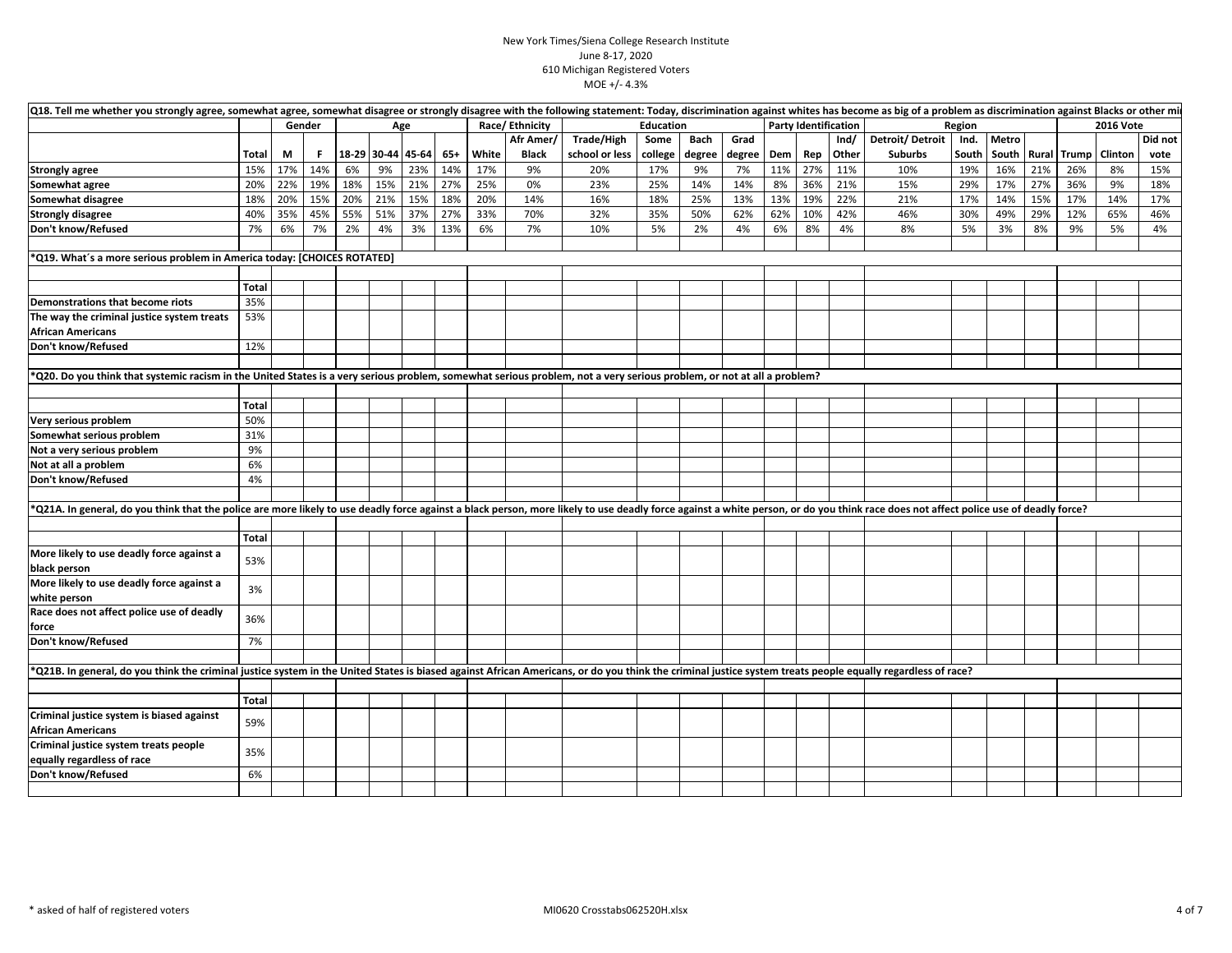| *Q24. And what comes closer to your view: [CHOICES ROTATED]                                                                                                   |       |  |  |  |  |  |  |  |  |  |  |  |
|---------------------------------------------------------------------------------------------------------------------------------------------------------------|-------|--|--|--|--|--|--|--|--|--|--|--|
|                                                                                                                                                               |       |  |  |  |  |  |  |  |  |  |  |  |
|                                                                                                                                                               |       |  |  |  |  |  |  |  |  |  |  |  |
|                                                                                                                                                               | Total |  |  |  |  |  |  |  |  |  |  |  |
| The federal government's priority should                                                                                                                      |       |  |  |  |  |  |  |  |  |  |  |  |
| be to limit the spread of the coronavirus,                                                                                                                    | 55%   |  |  |  |  |  |  |  |  |  |  |  |
| even if it hurts the economy                                                                                                                                  |       |  |  |  |  |  |  |  |  |  |  |  |
| The federal government's priority should                                                                                                                      |       |  |  |  |  |  |  |  |  |  |  |  |
| be to restart the economy, even if it                                                                                                                         | 33%   |  |  |  |  |  |  |  |  |  |  |  |
| increases the risk to public health                                                                                                                           |       |  |  |  |  |  |  |  |  |  |  |  |
| Don't know/Refused                                                                                                                                            | 12%   |  |  |  |  |  |  |  |  |  |  |  |
|                                                                                                                                                               |       |  |  |  |  |  |  |  |  |  |  |  |
| Regardless of how you might vote, tell me whether you trust Joe Biden or Donald Trump to do a better job on each of the following issues: [Q28A-Q28H ROTATED] |       |  |  |  |  |  |  |  |  |  |  |  |
| *Q28A. The coronavirus                                                                                                                                        |       |  |  |  |  |  |  |  |  |  |  |  |
|                                                                                                                                                               |       |  |  |  |  |  |  |  |  |  |  |  |
|                                                                                                                                                               | Total |  |  |  |  |  |  |  |  |  |  |  |
|                                                                                                                                                               |       |  |  |  |  |  |  |  |  |  |  |  |
| <b>Joe Biden</b>                                                                                                                                              | 52%   |  |  |  |  |  |  |  |  |  |  |  |
| <b>Donald Trump</b>                                                                                                                                           | 40%   |  |  |  |  |  |  |  |  |  |  |  |
| Don't know/Refused                                                                                                                                            | 8%    |  |  |  |  |  |  |  |  |  |  |  |
|                                                                                                                                                               |       |  |  |  |  |  |  |  |  |  |  |  |
| *Q28B. The economy                                                                                                                                            |       |  |  |  |  |  |  |  |  |  |  |  |
|                                                                                                                                                               |       |  |  |  |  |  |  |  |  |  |  |  |
|                                                                                                                                                               | Total |  |  |  |  |  |  |  |  |  |  |  |
| Joe Biden                                                                                                                                                     | 42%   |  |  |  |  |  |  |  |  |  |  |  |
| <b>Donald Trump</b>                                                                                                                                           | 51%   |  |  |  |  |  |  |  |  |  |  |  |
| Don't know/Refused                                                                                                                                            | 6%    |  |  |  |  |  |  |  |  |  |  |  |
|                                                                                                                                                               |       |  |  |  |  |  |  |  |  |  |  |  |
| *Q28C. Health care                                                                                                                                            |       |  |  |  |  |  |  |  |  |  |  |  |
|                                                                                                                                                               |       |  |  |  |  |  |  |  |  |  |  |  |
|                                                                                                                                                               | Total |  |  |  |  |  |  |  |  |  |  |  |
|                                                                                                                                                               | 55%   |  |  |  |  |  |  |  |  |  |  |  |
| Joe Biden                                                                                                                                                     |       |  |  |  |  |  |  |  |  |  |  |  |
| <b>Donald Trump</b>                                                                                                                                           | 38%   |  |  |  |  |  |  |  |  |  |  |  |
| Don't know/Refused                                                                                                                                            | 6%    |  |  |  |  |  |  |  |  |  |  |  |
|                                                                                                                                                               |       |  |  |  |  |  |  |  |  |  |  |  |
| *Q28D. Immigration                                                                                                                                            |       |  |  |  |  |  |  |  |  |  |  |  |
|                                                                                                                                                               |       |  |  |  |  |  |  |  |  |  |  |  |
|                                                                                                                                                               | Total |  |  |  |  |  |  |  |  |  |  |  |
| Joe Biden                                                                                                                                                     | 48%   |  |  |  |  |  |  |  |  |  |  |  |
| <b>Donald Trump</b>                                                                                                                                           | 41%   |  |  |  |  |  |  |  |  |  |  |  |
| Don't know/Refused                                                                                                                                            | 11%   |  |  |  |  |  |  |  |  |  |  |  |
|                                                                                                                                                               |       |  |  |  |  |  |  |  |  |  |  |  |
| *Q28E. China                                                                                                                                                  |       |  |  |  |  |  |  |  |  |  |  |  |
|                                                                                                                                                               |       |  |  |  |  |  |  |  |  |  |  |  |
|                                                                                                                                                               | Total |  |  |  |  |  |  |  |  |  |  |  |
| Joe Biden                                                                                                                                                     | 47%   |  |  |  |  |  |  |  |  |  |  |  |
|                                                                                                                                                               |       |  |  |  |  |  |  |  |  |  |  |  |
| <b>Donald Trump</b>                                                                                                                                           | 42%   |  |  |  |  |  |  |  |  |  |  |  |
| Don't know/Refused                                                                                                                                            | 11%   |  |  |  |  |  |  |  |  |  |  |  |
|                                                                                                                                                               |       |  |  |  |  |  |  |  |  |  |  |  |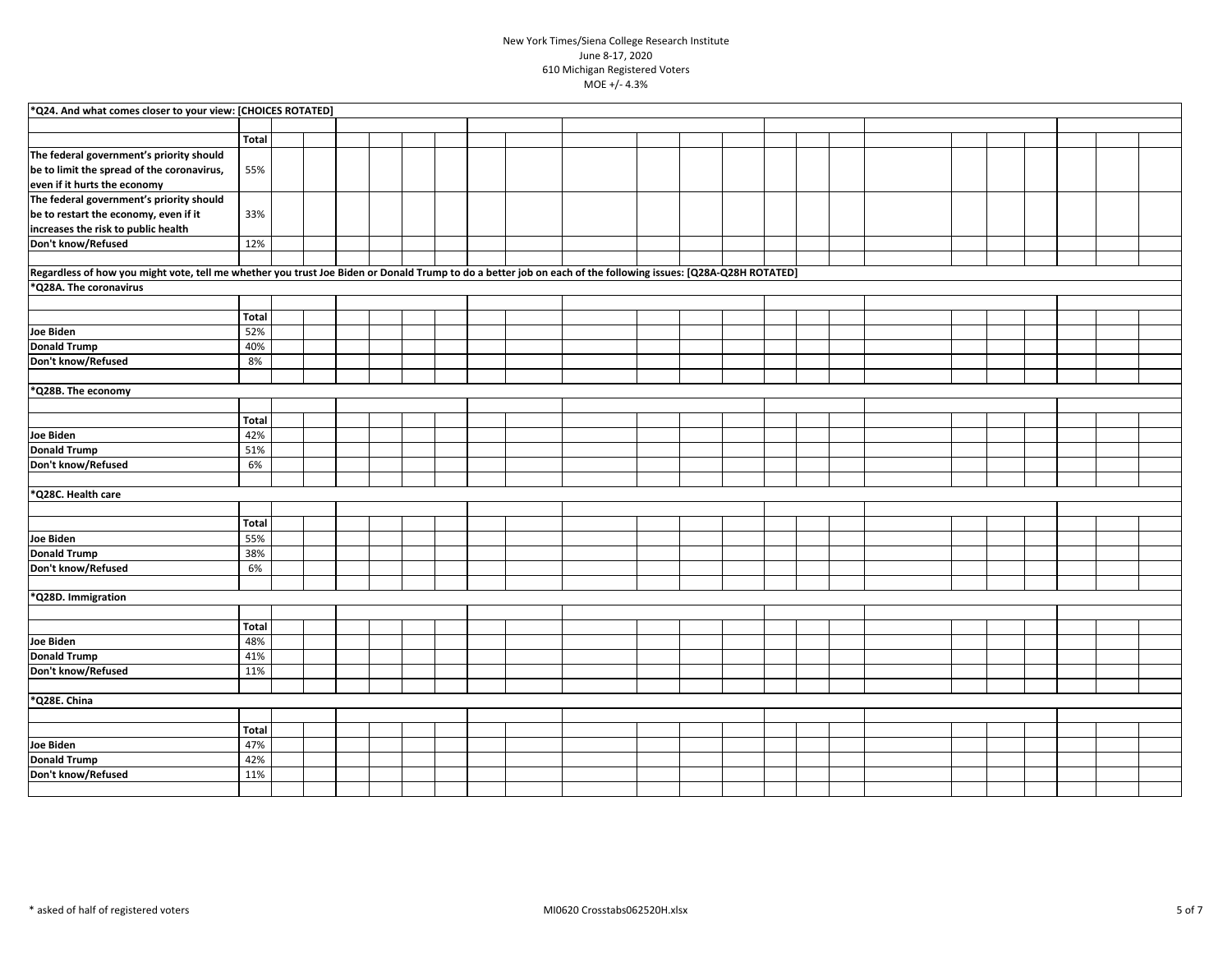| *Q28F. Handling the protests                                                                                                                                                      |              |  |  |  |  |  |  |  |  |  |  |  |
|-----------------------------------------------------------------------------------------------------------------------------------------------------------------------------------|--------------|--|--|--|--|--|--|--|--|--|--|--|
|                                                                                                                                                                                   |              |  |  |  |  |  |  |  |  |  |  |  |
|                                                                                                                                                                                   | <b>Total</b> |  |  |  |  |  |  |  |  |  |  |  |
| <b>Joe Biden</b>                                                                                                                                                                  | 56%          |  |  |  |  |  |  |  |  |  |  |  |
| <b>Donald Trump</b>                                                                                                                                                               | 36%          |  |  |  |  |  |  |  |  |  |  |  |
| Don't know/Refused                                                                                                                                                                | 8%           |  |  |  |  |  |  |  |  |  |  |  |
|                                                                                                                                                                                   |              |  |  |  |  |  |  |  |  |  |  |  |
| *Q28G. Race relations                                                                                                                                                             |              |  |  |  |  |  |  |  |  |  |  |  |
|                                                                                                                                                                                   |              |  |  |  |  |  |  |  |  |  |  |  |
|                                                                                                                                                                                   | <b>Total</b> |  |  |  |  |  |  |  |  |  |  |  |
| <b>Joe Biden</b>                                                                                                                                                                  | 59%          |  |  |  |  |  |  |  |  |  |  |  |
| <b>Donald Trump</b>                                                                                                                                                               | 33%          |  |  |  |  |  |  |  |  |  |  |  |
| Don't know/Refused                                                                                                                                                                | 7%           |  |  |  |  |  |  |  |  |  |  |  |
|                                                                                                                                                                                   |              |  |  |  |  |  |  |  |  |  |  |  |
| *Q28H. Unifying America                                                                                                                                                           |              |  |  |  |  |  |  |  |  |  |  |  |
|                                                                                                                                                                                   |              |  |  |  |  |  |  |  |  |  |  |  |
|                                                                                                                                                                                   | <b>Total</b> |  |  |  |  |  |  |  |  |  |  |  |
| <b>Joe Biden</b>                                                                                                                                                                  | 54%          |  |  |  |  |  |  |  |  |  |  |  |
| <b>Donald Trump</b>                                                                                                                                                               | 35%          |  |  |  |  |  |  |  |  |  |  |  |
| Don't know/Refused                                                                                                                                                                | 12%          |  |  |  |  |  |  |  |  |  |  |  |
|                                                                                                                                                                                   |              |  |  |  |  |  |  |  |  |  |  |  |
| Next, I'm going to describe two kinds of presidential candidates. Regardless of who you support, tell me which kind of candidate you'd prefer as president: [Q29A-Q29D ROTATED]   |              |  |  |  |  |  |  |  |  |  |  |  |
| *Q29D. A candidate who says that we need to be tough on protests that go too far, or a candidate who says we need to focus on the cause of the protests even when they go too far |              |  |  |  |  |  |  |  |  |  |  |  |
|                                                                                                                                                                                   |              |  |  |  |  |  |  |  |  |  |  |  |
|                                                                                                                                                                                   | <b>Total</b> |  |  |  |  |  |  |  |  |  |  |  |
| A candidate who says that we need to be                                                                                                                                           |              |  |  |  |  |  |  |  |  |  |  |  |
| tough on protests that go too far                                                                                                                                                 | 25%          |  |  |  |  |  |  |  |  |  |  |  |
| A candidate who says we need to focus on                                                                                                                                          |              |  |  |  |  |  |  |  |  |  |  |  |
| the cause of the protests even when they                                                                                                                                          | 70%          |  |  |  |  |  |  |  |  |  |  |  |
| go too far                                                                                                                                                                        |              |  |  |  |  |  |  |  |  |  |  |  |
| Don't know/Refused                                                                                                                                                                | 5%           |  |  |  |  |  |  |  |  |  |  |  |
|                                                                                                                                                                                   |              |  |  |  |  |  |  |  |  |  |  |  |
| *Q32. Next, imagine that the presidential election was held this week, but the only way to vote was to vote in-person. Would you feel comfortable or not comfortable voting?      |              |  |  |  |  |  |  |  |  |  |  |  |
|                                                                                                                                                                                   |              |  |  |  |  |  |  |  |  |  |  |  |
|                                                                                                                                                                                   | <b>Total</b> |  |  |  |  |  |  |  |  |  |  |  |
| Comfortable                                                                                                                                                                       | 73%          |  |  |  |  |  |  |  |  |  |  |  |
| Not comfortable                                                                                                                                                                   | 25%          |  |  |  |  |  |  |  |  |  |  |  |
| Don't know/Refused                                                                                                                                                                | 2%           |  |  |  |  |  |  |  |  |  |  |  |
|                                                                                                                                                                                   |              |  |  |  |  |  |  |  |  |  |  |  |
| *Q33. (If not comfortable voting) Do you think you would still vote anyway, or do you think you would be too uncomfortable to vote?                                               |              |  |  |  |  |  |  |  |  |  |  |  |
|                                                                                                                                                                                   |              |  |  |  |  |  |  |  |  |  |  |  |
|                                                                                                                                                                                   | <b>Total</b> |  |  |  |  |  |  |  |  |  |  |  |
| Still vote anyway                                                                                                                                                                 | 71%          |  |  |  |  |  |  |  |  |  |  |  |
| Too uncomfortable to vote                                                                                                                                                         | 26%          |  |  |  |  |  |  |  |  |  |  |  |
| Don't know/Refused                                                                                                                                                                | 3%           |  |  |  |  |  |  |  |  |  |  |  |
|                                                                                                                                                                                   |              |  |  |  |  |  |  |  |  |  |  |  |
|                                                                                                                                                                                   |              |  |  |  |  |  |  |  |  |  |  |  |